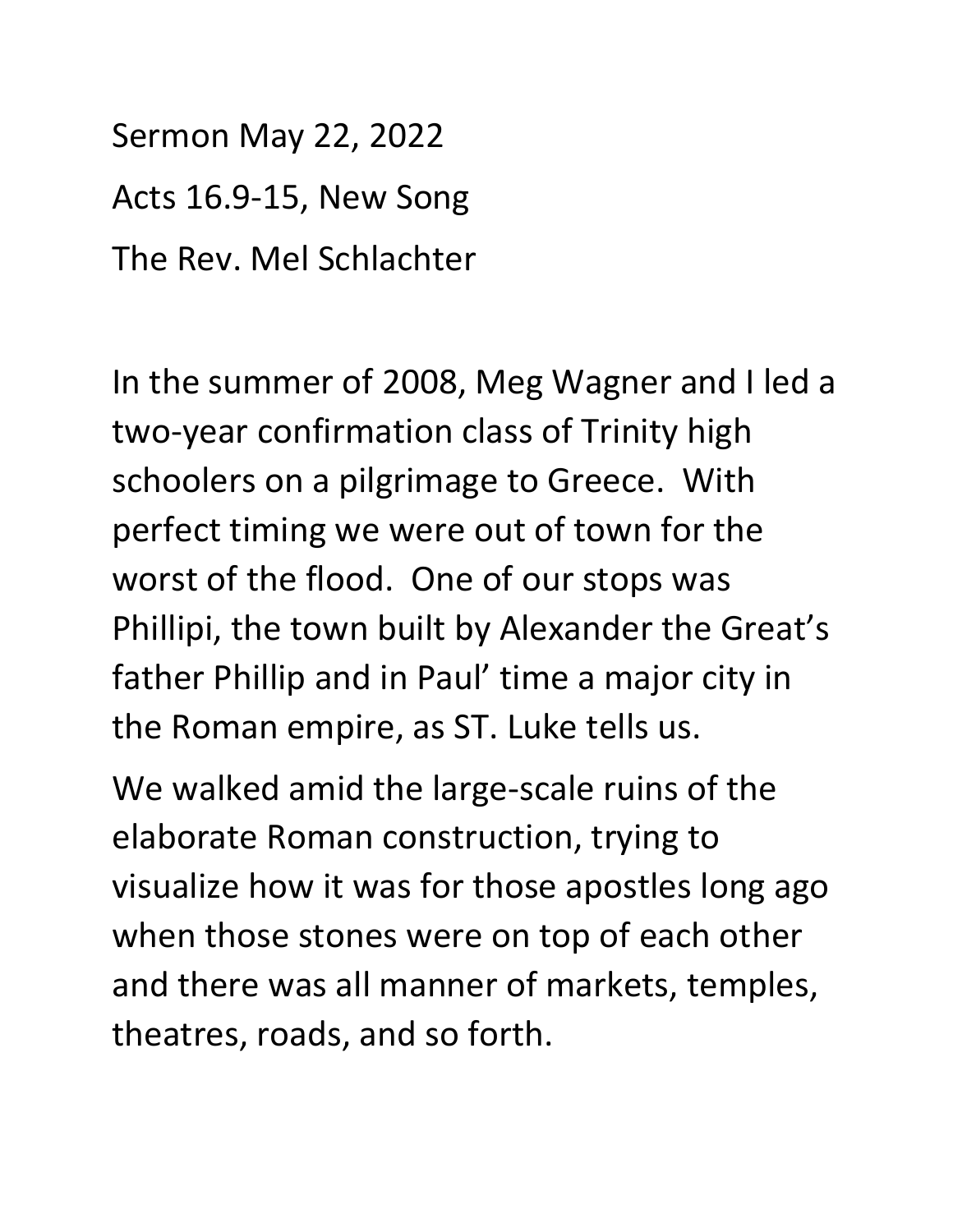At some point we walked away from the ruins over to a large grassy area, where there was a small but swiftly flowing clear stream. Then it hit us—Lydia, and baptism. That was the place.

Lydia, a busy prosperous cloth seller to the elite of Phillipi, a God-seeker, which was an early Christian term for a Gentile who frequented Jewish life and worship, enjoying the contrast to Roman civil religion while themselves not going all the way and being circumcised—THIS WAS WHERE SHE WAS BAPTIZED! Christian missionaries like St. Paul loved the Godseekers, gaining many converts from the group. Her professional life took a pause as she sought

out a quiet nook for prayer and reflection, perhaps several days a week. As one scholar put it, "contemplative Mary and active Martha in one." Then today a bonus—a group of Jewish folks came here also outside the gate for prayer.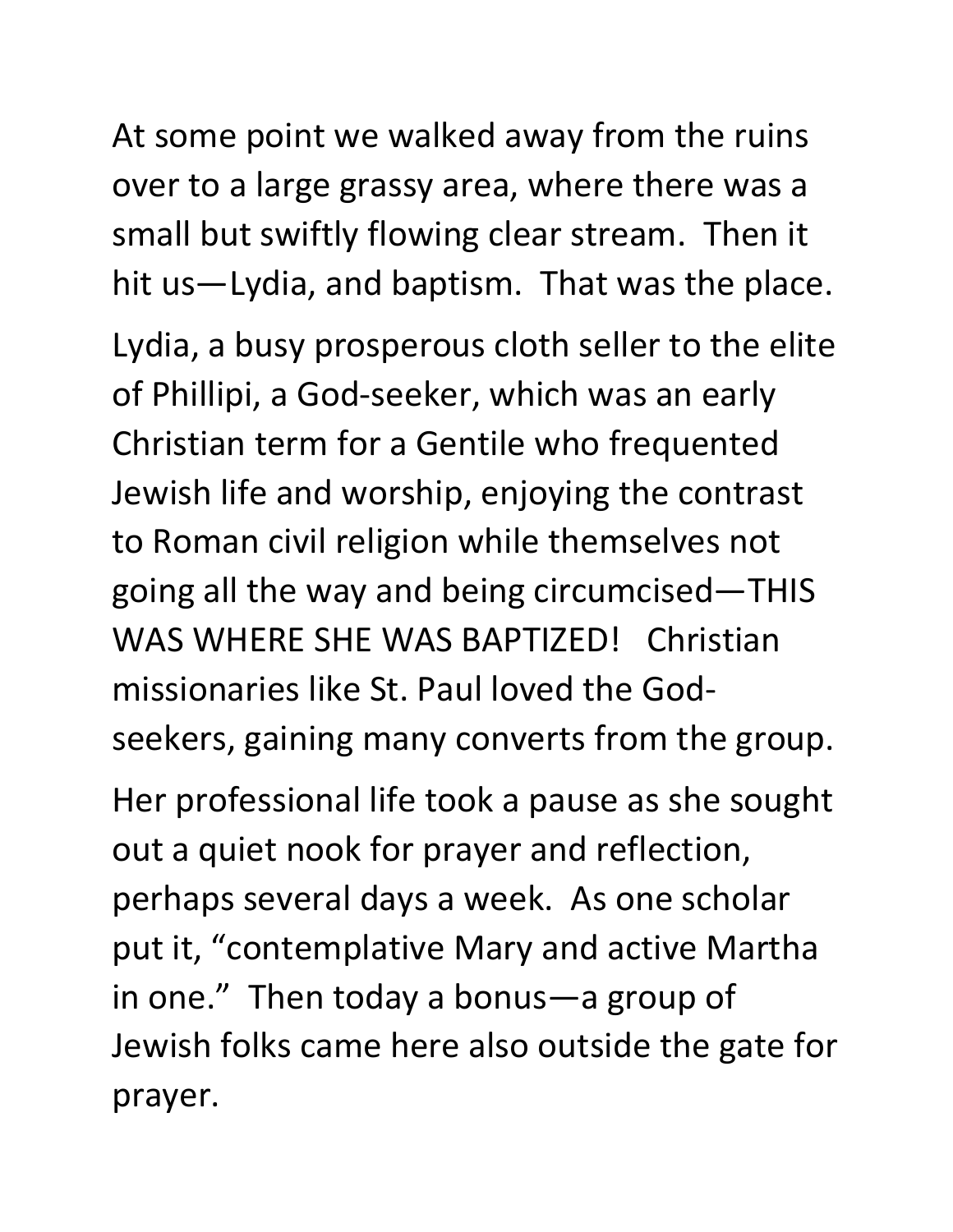In our Iowa City group were two youth who had not been baptized. They had declined the ritual over the previous two years, for reasons that between them included 1) being clear it was their decision, not the family's or church's; and 2) having some doubt about "the whole Christian thing" and needing to be clear about their own faith.

As we had approached this part of our journey, Meredith and Wyatt became clear that they wanted to join their fellow pilgrims in baptism. And when we saw the stream and the three steps down into it as the baptismal place, the magic began. They stood in the stream, I poured water over their heads and anointed them with oil, and they rose out of the water to the joyous welcome of their friends. It still takes my breath away.

Do you realize what it took for the Holy Spirit to bring off that event? From leaving Iowa City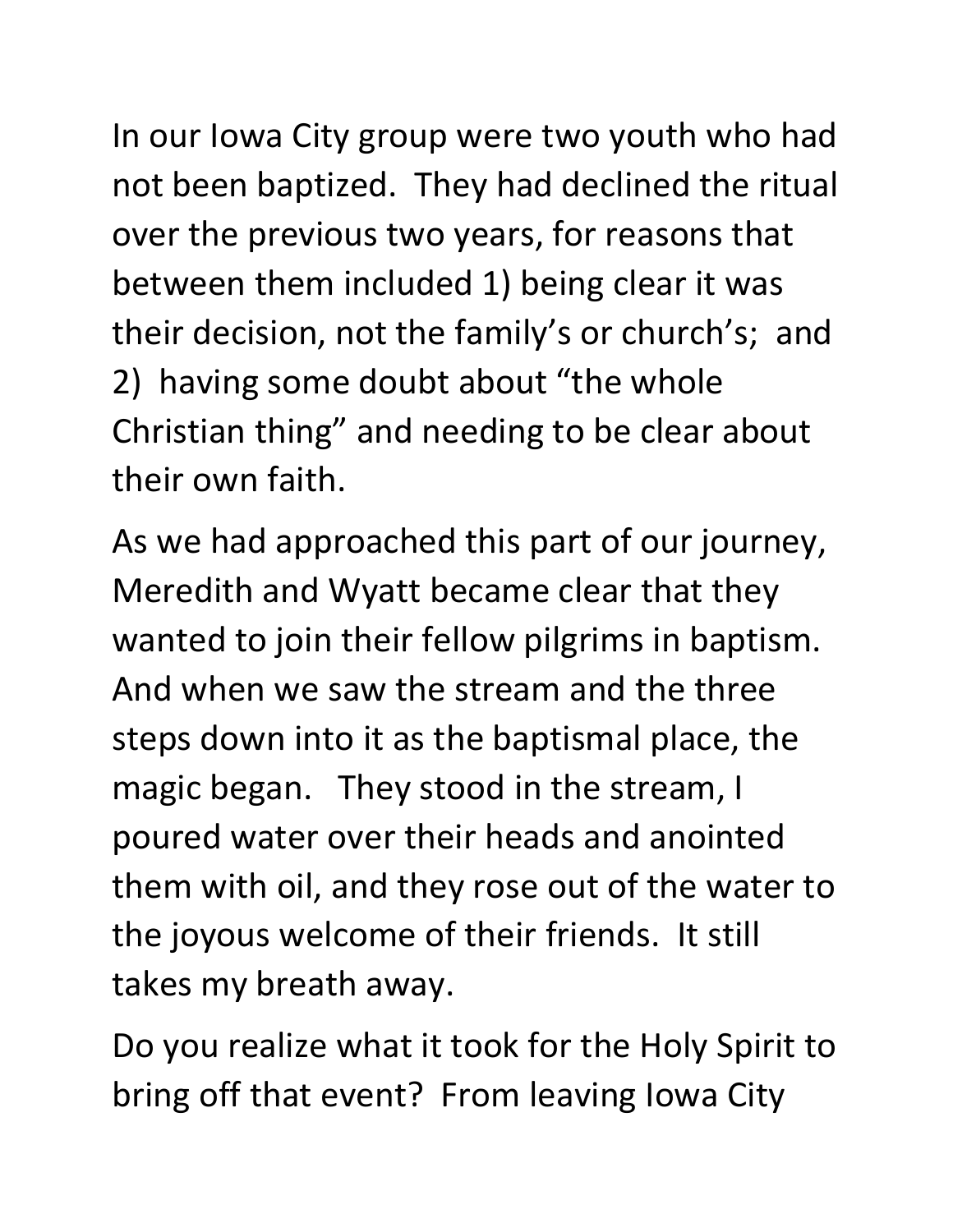one day before we would have been trapped in the city, to having chosen and done fundraising for this particular pilgrimage for a year, to the movement in Wyatt's and Meredith's hearts and minds, to turning away from the stone ruins to, like St. Paul and Lydia, find a quiet place for prayer. That place being holy ground, then the rest flowed as swiftly and clear as the stream. All of this takes a lot of trust of the Spirit in each person and some restraint of our desire to control.

For all of his flaws, St. Paul knew how to listen to the Holy Spirit. The Apostolic heavies in Jerusalem had just supported him with conditions, including doing work in Asia Minor. But then he has this dream vision about going to Macedonia, and he bails on Asia Minor. The sea travel is easy, all the moving parts of the Spirit's movement are working, and he and Lydia end up at the same place at the same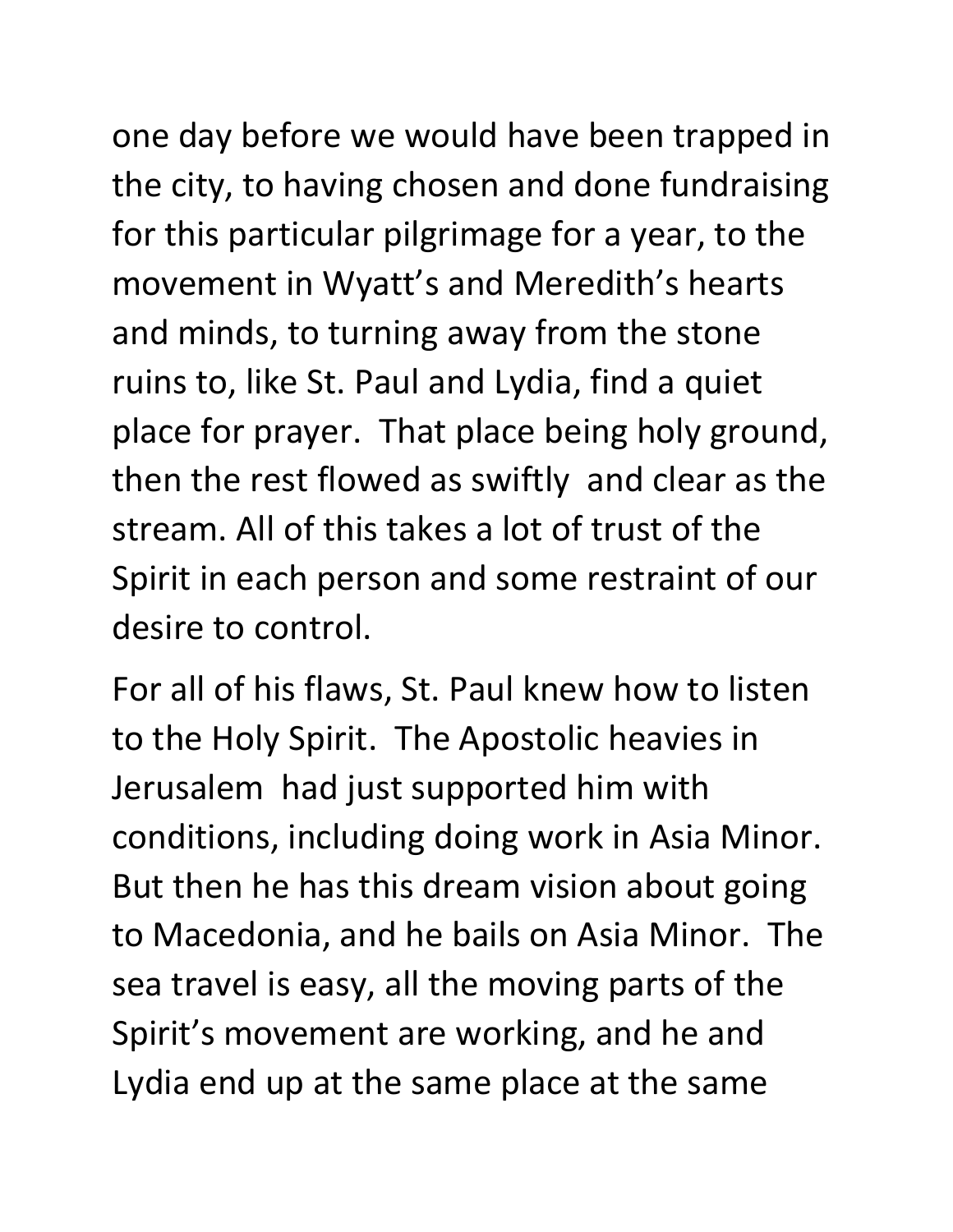time on the sabbath. He has trusted, and Lydia's house becomes the home base for the important Phillipian church. Wow!

How is your sense of trust these days for the Holy Spirit working something in you or through you or because of you? Later when we say the Creed and come to the Holy Spirit part, try thinking of those questions alongside the Creed's' fourth century doctrinal words. It takes faith to trust that the Spirit will do the impossible. Look around. We have our share of "impossibles" that we trust the Spirit will find a way through. What is our role? Trust and visionary cooperation.

Finally, a word about place. The youth group found that bank of the stream to give us special gifts while we were there, ones that continue to give. Apostolic footsteps had hallowed that ground, the Spirit had acted there, holiness was in the air, the water and the ground.